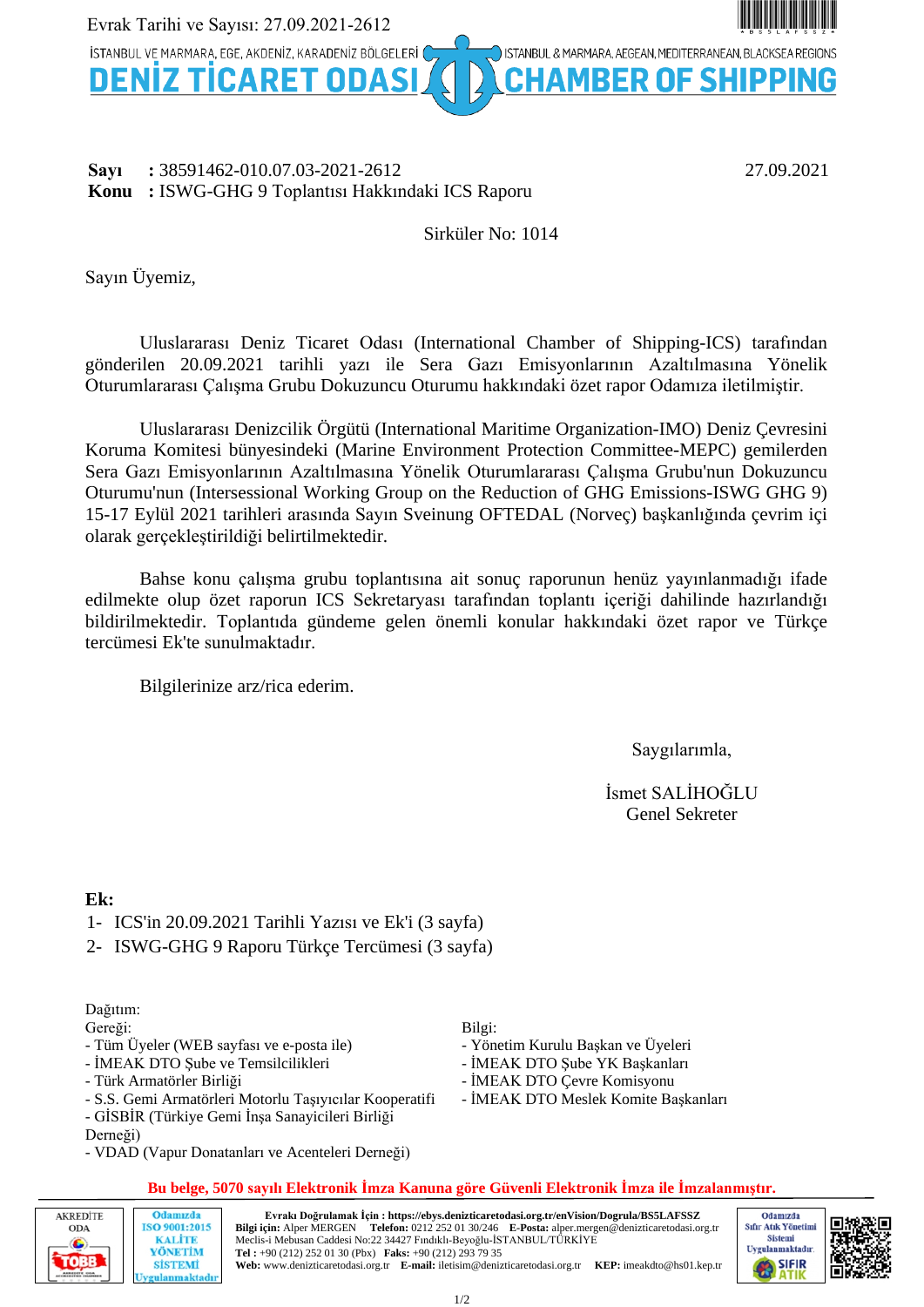\*BS5LAFSSZ\*\*BS5LAFSSZ\*\*BS5LAFSSZ\*\*BS5LAFSSZ\*\*BS5LAFSSZ\*\*BS5LAFSSZ\*\*BS5LAFSSZ\*\*BS5LAFSSZ\*\*BS5LAFSSZ\*\*BS5LAFSSZ\*

ISTANBUL & MARMARA, AEGEAN, MEDITERRANEAN, BLACKSEA REGIONS

**BER OF SHIPPING** 

İSTANBUL VE MARMARA, EGE, AKDENİZ, KARADENİZ BÖLGELERİ (

**DENIZ** D FТ n

-TÜRKLİM ( Türkiye Liman İşletmecileri Derneği)

- KOSDER (Koster Armatörleri ve İşletmecileri Derneği)
- Yalova Altınova Tersane Girişimcileri San.ve Tic.A.Ş.
- Türk Uzakyol Gemi Kaptanları Derneği

- GEMİMO (Gemi Makineleri İşletme Mühendisleri Odası)

**Bu belge, 5070 sayılı Elektronik İmza Kanuna göre Güvenli Elektronik İmza ile İmzalanmıştır.**



Odamızda ISO 9001:2015 **KALITE** YÖNETİM **SİSTEMİ** gulanmaktadı **Evrakı Doğrulamak İçin : https://ebys.denizticaretodasi.org.tr/enVision/Dogrula/BS5LAFSSZ** Telefon: 0212 252 01 30/246 **E-Posta:** alper.mergen@denizticaretodasi.org.tr Meclis-i Mebusan Caddesi No:22 34427 Fındıklı-Beyoğlu-İSTANBUL/TÜRKİYE **Tel :** +90 (212) 252 01 30 (Pbx) **Faks:** +90 (212) 293 79 35 **Web:** www.denizticaretodasi.org.tr **E-mail:** iletisim@denizticaretodasi.org.tr **KEP:** imeakdto@hs01.kep.tr



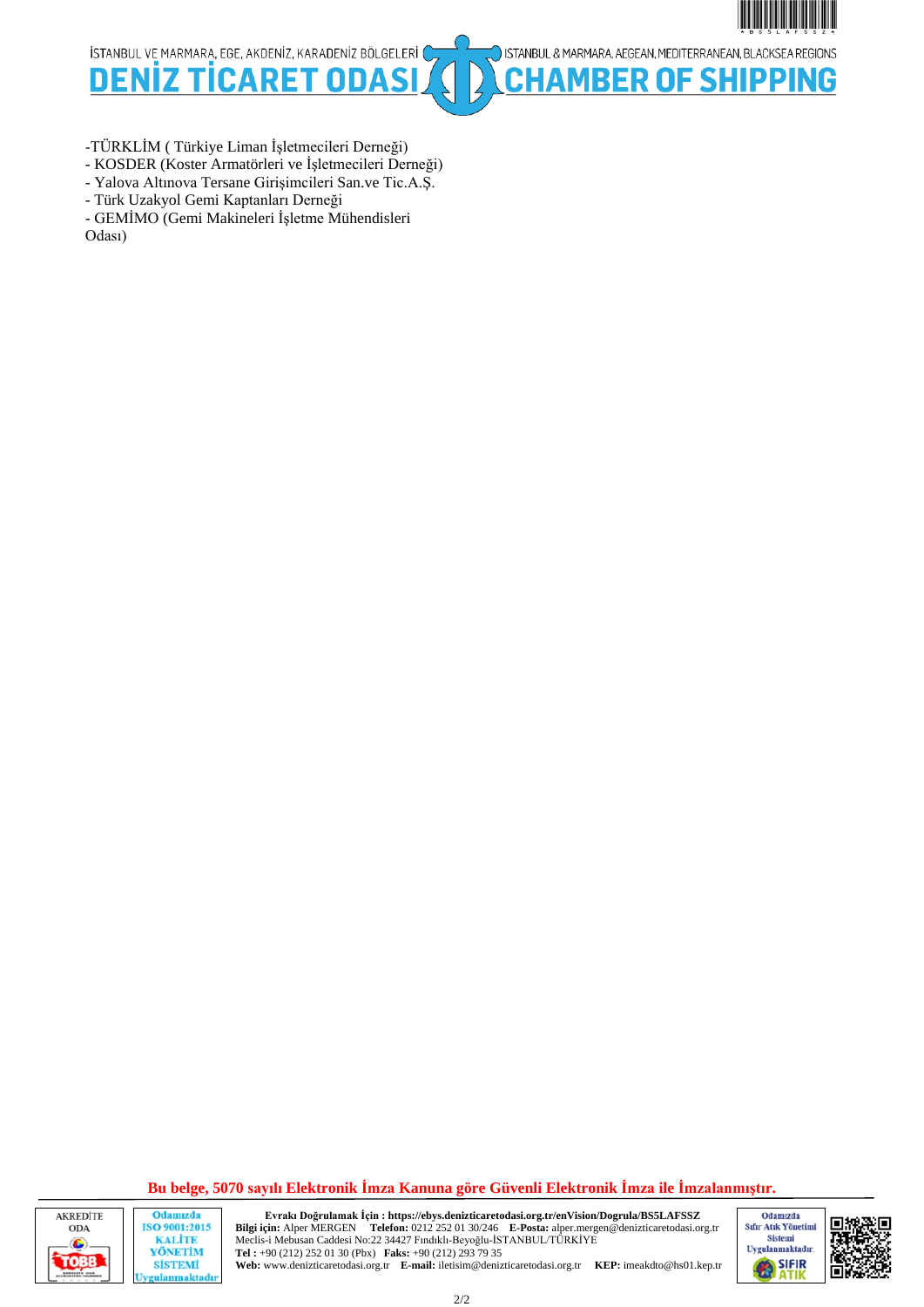

Tel +44 20 70<mark>5</mark>상ኀቑ60

[info@ics-shipping.org](mailto:info@ics-shipping.org) | [ics-shipping.org](http://www.ics-shipping.org/)

**This Circular and its attachments (if any) are confidential to the intended recipient and may be privileged. If you are not the intended recipient, you should contact ICS and must not make any use of it.**

20 September 2021 **MC(21)79**

#### **To: MARINE COMMITTEE**

**Copy: Environment Sub-Committee All Full and Associate Members (for information)**

#### **IMO ISWG GHG 9 – ICS REPORT**

#### **Action Required:** *Members are invited to note the ICS report on the outcome of ISWG-GHG 9.*

The ninth session of the IMO Marine Environment Protection Committee Intersessional Working Group on Reduction of GHG Emissions from Ships (ISWG GHG 9) was held virtually from Wednesday 15 September 2021 to Friday 17 September 2021 with Mr Sveinung Oftedal (Norway) as Chair.

Due to challenges associated with the global pandemic, the final version of the report has not been published yet by the IMO. Provided in this circular is a true reflection of the Secretariat's record of decisions and outcomes of the meeting.

Further information can be provided by the Secretariat on request by contacting the undersigned ([sunil.krishnakumar@ics-shipping.org](mailto:sunil.krishnakumar@ics-shipping.org)).

Sunil Krishnakumar Senior Technical Manager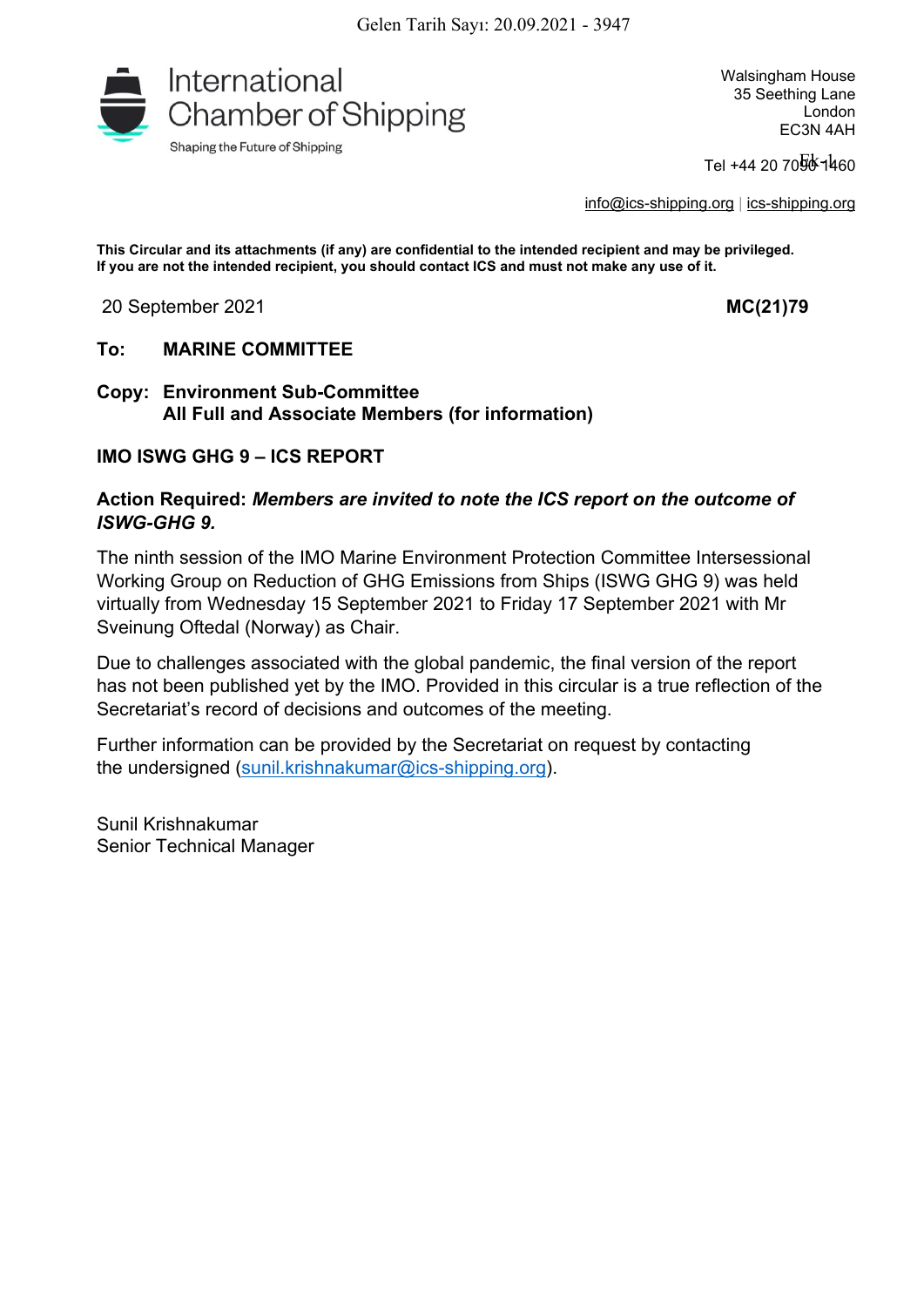**1. Further consideration of concrete proposals to encourage the uptake of alternative low-carbon and zero-carbon fuels, including the development of lifecycle GHG/carbon intensity guidelines for all relevant types of fuels and incentive schemes, as appropriate**

In consideration of this agenda item, the Group agreed to focus on the development of draft standalone MEPC Lifecycle GHG/carbon intensity assessment guidelines for marine fuels (draft LCA guidelines).

## **1.1 Identification of a base document for the further development of the draft LCA guidelines**

The Group considered the documents ISWG-GHG 7/5/8 and ISWG-GHG 9/2/3 (Australia et al.); ISWG-GHG 7/5/9 and ISWG-GHG 9/2 (Austria et al.) and ISWG-GHG 9/2/9 (IMarEST) with a view to identifying a base document for the further development of the draft LCA guidelines.

While there was almost equal amount of support to use either ISWG GHG 9/2 or ISWG GHG 9/2/3 as the base document, it was noted that only ISWG GHG 9/2/3 (cosponsored by ICS) contained concrete text that could be used for the guidelines.

After initial discussions involving the various submissions, the Group agreed to use the annex and structure of document ISWG-GHG 9/2/3 as the basis for further development of the guidelines, together with elements of other documents, in particular document ISWG-GHG 9/2.

# **1.2 General principles of the LCA guidelines**

On the issue of the scope of emissions, the Group agreed that the scope of the draft LCA guidelines should be limited to all GHGs (carbon dioxide (CO2), methane (CH4), and nitrous oxide (N2O)), but that, if appropriate at a later stage, Black Carbon and other (short-lived) climate pollutants may be added.

With regards to the Global warming potential (GWP) time horizon, the Group agreed to use a 100-year global warming potential time horizon (GWP 100) and invited interested Member States and international organizations to provide concrete proposals on the implications of adding also GWP20 for comparison purposes.

The Group agreed that principles enshrined in the IPCC guidelines should be followed in the draft LCA guidelines and to add considerations on sustainability criteria in the draft guidelines.

# **1.3 Well-to-tank emissions**

The Group agreed to include default values for upstream GHG emissions in the IMO lifecycle GHG/carbon intensity assessment of fuel, while noting that in order to agree on default values, assessments needed to be done by experts, using a scientific approach. The Group also noted that default values would have to be reflected on a specific document associated to the fuel. In addition, there was a general agreement to include provision within the guidelines for parallel certification of specific fuels, hence enabling the default values to be overridden where more specific data was available.

# **1.4 Tank-to-propeller emissions**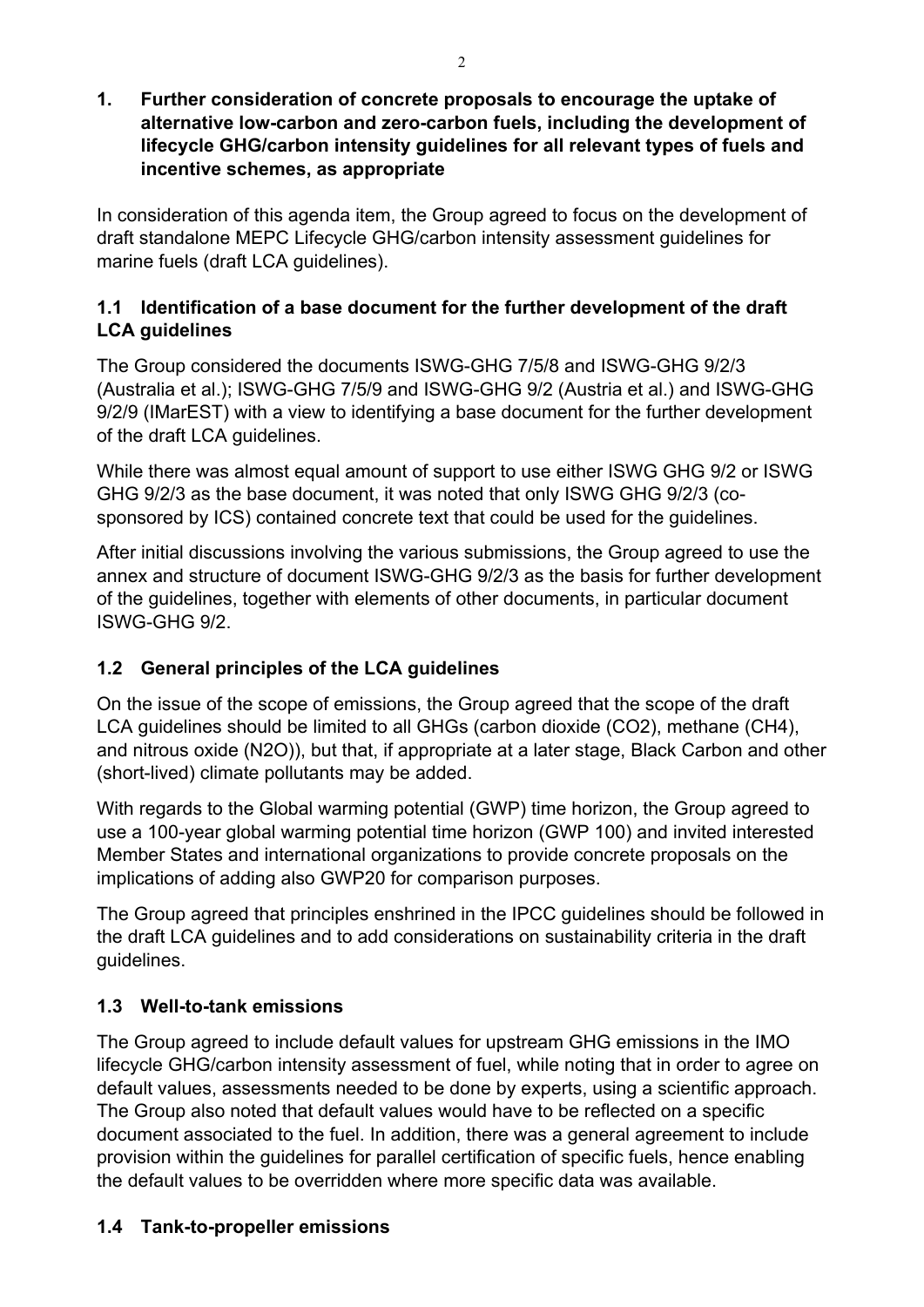The Group agreed to incorporate relevant elements from both ISWG GHG 9/2 and ISWG GHG 9/2/3 for further consideration.

## **1.5 Review process**

The Group agreed to identify approaches for regular review of both upstream and downstream emission values. As part of this work the IMO Secretariat will prepare a detailed overview of existing processes within the IMO for methodological review of substances and/or technologies.

The Group also identified the need to develop further proposals on how to determine (default) emission values of future fuels and their associated pathways including fugitive emissions for upstream and downstream emission; and to identify a possible mechanism for reviewing the emission values under the Guidelines.

## **1.6 Way forward for further development of the draft LCA guidelines**

A draft consolidated version of the LCA Guidelines was presented by the Secretariat based on the documents ISWG GHG 9/2 and ISWG GHG 9/2/3, to be used for further work.

The Group agreed to further consider at ISWG GHG 10 (to be held from 18 to 22 September 2021) how to advance the development of the draft LCA guidelines in the intersessional period between MEPC 77 and 78 taking into account the overall GHGrelated intersessional workload.

## **2. Further consideration of concrete proposals to reduce methane slip and emissions of volatile organic compounds (VOCs)**

## **2.1 Methane slip**

The Group agreed to further address methane slip in the context of the LCA guidelines.

## **2.2 Emissions of Volatile Organic Compounds (VOCs)**

The Group noted document ISWG-GHG 9/3 (Canada and Norway) providing a study on Volatile Organic Compounds (VOC) control measures and potential MARPOL amendments to address VOC emissions from international shipping.

The Group noted a general interest to further investigate how the reduction of VOC emissions could contribute to the implementation of the *Initial IMO Strategy on reduction of GHG emissions from ships* and that there was a need to further examine the potential of the existing regulatory framework (MARPOL Annex VI, regulation 15) and consider if there was a way to improve it, considering the cost-effectiveness of control measures.

The Group recommended that MEPC should invite interested Member States and international organizations to provide more information on these issues and consider whether the PPR Sub Committee should investigate how these could be further addressed.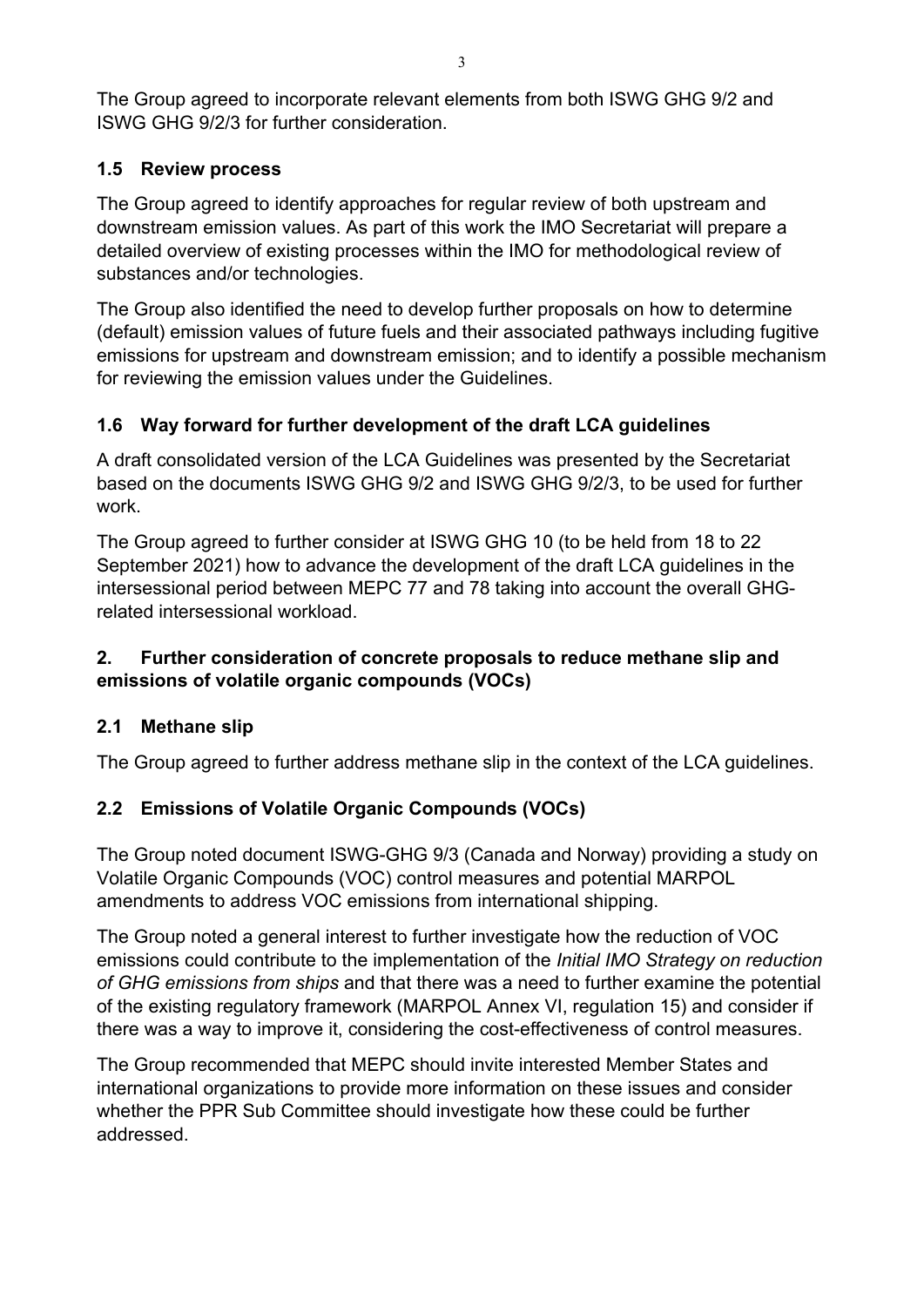*(Serbest Çeviridir)*

**1. Tüm ilgili yakıt türleri ve teşvik programlarına yönelik yaşam döngüsü sera gazı** Ek-2**(Green House Gases-GHG)/karbon yoğunluğu rehberlerinin geliştirilmesi de dahil olmak üzere, alternatif düşük ve sıfır karbonlu yakıtların alımını teşvik etmek için somut tekliflerin değerlendirilmesi.**

Bu gündem maddesi dikkate alınarak ISWG-GHG (Çalışma Grubu) tarafından, denizcilik yakıtlarına yönelik MEPC Yaşam Döngüsü GHG/karbon yoğunluğu değerlendirme taslak rehberlerinin (draft LCA guidelines) geliştirilmesine ağırlık verilmesi kararlaştırılmıştır.

### **1.1. Taslak LCA rehberlerinin daha fazla geliştirilmesi için temel belgenin belirlenmesi**

Çalışma Grubu tarafından, taslak LCA rehberlerinin daha fazla geliştirilmesi için bir temel belge belirlenmesi amacıyla ISWG-GHG 7/5/8 ve ISWG-GHG 9/2/3 (Avustralya), ISWG-GHG 7/5/9 ve ISWG-GHG 9/2 (Avusturya) ile ISWG-GHG 9/2/9 (IMarEST) belgeleri değerlendirilmiştir.

Temel belge olarak ISWG-GHG 9/2 veya ISWG-GHG 9/2/3 belgelerinin kullanılmasına yönelik eşit oranda destek verilirken, Uluslararası Deniz Ticaret Odası'nın (International Chamber of Shipping-ICS) ortak sponsoru olduğu ISWG-GHG 9/2/3 belgesinin rehberler için kullanılabilecek somut bilgiler içerdiği belirtilmiştir.

Çeşitli önerileri içeren değerlendirmelerden sonra Çalışma Grubu tarafından, rehberlerin daha fazla geliştirilmesine yönelik temel alınması için; özellikle ISWG-GHG 9/2 belgesi başta olmak üzere sunulan diğer belgeler ile ISWG-GHG 9/2/3 belgesinin içeriğini ve ekini kullanmayı kabul etmiştir.

### **1.2. LCA rehberlerinin temel prensipleri**

Emisyon kapsamı konusunda Çalışma Grubu, taslak LCA rehberlerinin kapsamının tüm sera gazları (karbon dioksit  $(CO_2)$ , metan  $(CH_4)$  ve azot oksit  $(N_2O)$ ) ile sınırlandırılması gerektiği konusunda mutabık kalmıştır. Ancak, uygun olması halinde daha sonraki bir aşamada, Siyah Karbon (Black Carbon-BC) ve diğer kısa ömürlü kirleticilerin kapsama eklenebileceği belirtilmektedir.

Küresel ısınma potansiyeli (Global Warming Potential-GWP) zaman yaklaşımı ile ilgili olarak Çalışma Grubu, 100 yıllık bir küresel ısınma potansiyeli (GWP 100) kullanmayı kabul etmiştir. Ayrıca, karşılaştırma yapılması amacıyla GWP20'yi de ilave etmenin etkileri hakkında ilgili üye devletleri ve uluslararası kuruluşları somut teklifler sunmaya davet etmiştir.

Taslak LCA rehberlerinde, Hükümetlerarası İklim Değişikliği Paneli (Intergovernmental Panel on Climate Change-IPCC) rehberlerinde yer alan ilkelerin takip edilmesi ve taslak rehberlere sürdürülebilirlik kriterlerine ilişkin hususların eklenmesi konusunda anlaşmaya varılmıştır.

### **1.3. Kuyudan tanka (Well-to-tank) emisyonlar**

Çalışma Grubu, yakıtın IMO yaşam döngüsü GHG/karbon yoğunluğu değerlendirmesine, kullanım öncesi GHG emisyonları (upstream emissions) için varsayılan değerleri dahil etmeyi kabul ederken, varsayılan değerler üzerinde anlaşmaya varmak için değerlendirmelerin bilimsel bir yaklaşım kullanılarak uzmanlar tarafından yapılması gerektiğine dikkat çekmiştir. Ayrıca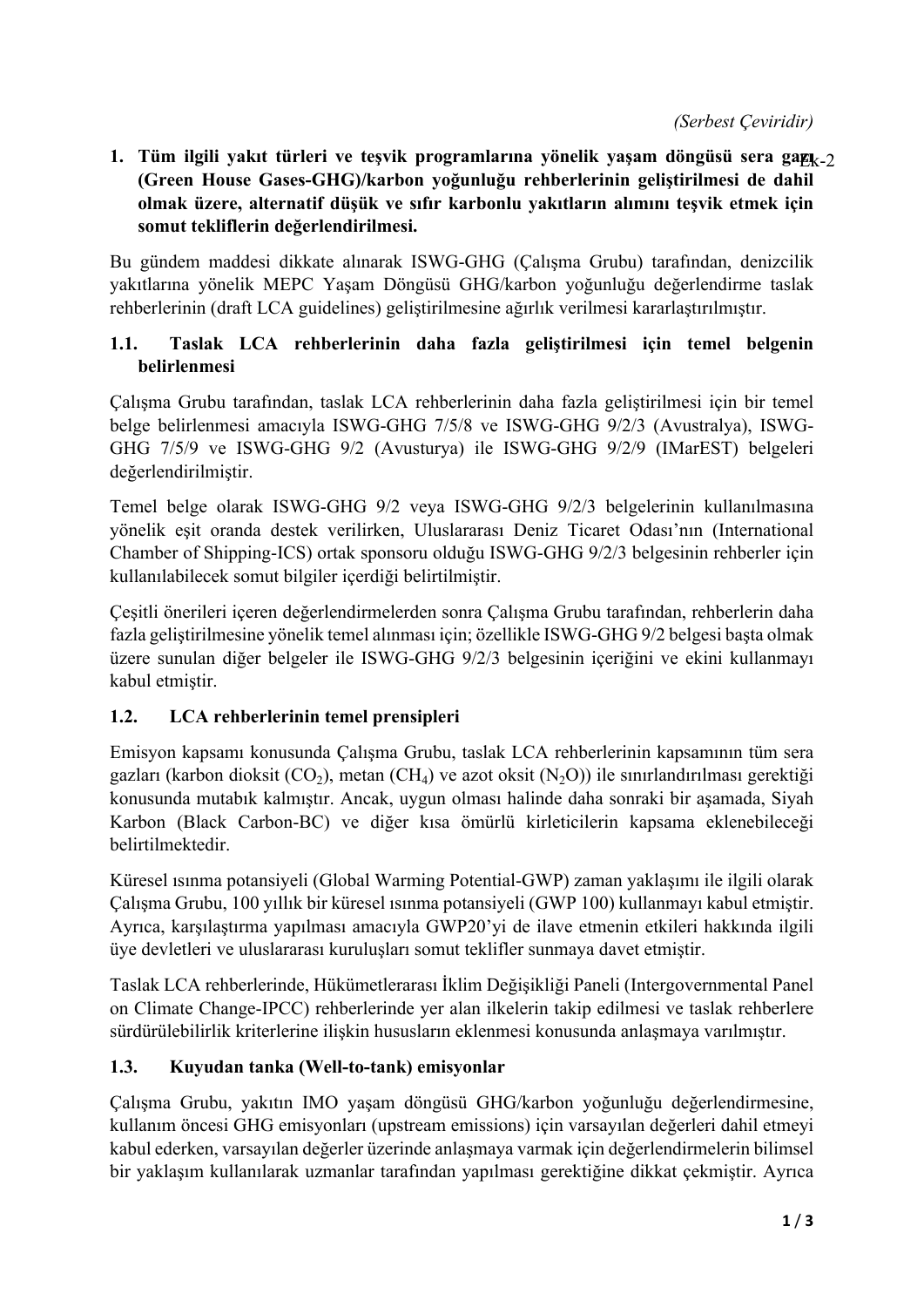Çalışma Grubu tarafından, varsayılan değerlerin yakıtla ilgili belirli bir belgeye yansıtılması gerektiği de ifade edilmiştir. İlave olarak, belirli yakıtların paralel sertifikasyonu için rehberlere hüküm dahil etmek üzere genel bir görüş birliği bulunmaktadır. Böylece daha spesifik verilerin mevcut olduğu durumlarda varsayılan değerlerin geçersiz kılınmasına olanak sağlanmıştır.

## **1.4. Tanktan pervaneye (Tank-to-propeller) emisyonlar**

Daha fazla değerlendirme için ISWG-GHG 9/2 ve ISWG-GHG 9/2/3 belgelerinin ilgili kısımlarının birleştirilmesi Çalışma Grubu tarafından kabul edilmiştir.

## **1.5. İnceleme süreci**

Hem kullanım öncesi emisyon (upstream) hem de kullanım sonrası emisyon (downstream) değerlerinin düzenli olarak gözden geçirilmesine yönelik yaklaşımların belirlenmesi Çalışma Grubu tarafından kabul edilmiştir. Bu çalışmanın bir parçası olarak, maddelerin ve/veya teknolojilerin metodolojik olarak gözden geçirilmesi için bünyelerindeki süreçlerin ayrıntılı özeti IMO tarafından hazırlanacaktır.

Ayrıca Çalışma Grubu tarafından, yeni yakıtların varsayılan emisyon değerlerinin belirlenme yöntemi ile upstream-downstream emisyonlar için emisyon kaçakları da dahil olmak üzere ilgili süreçlerin tespit edilmesi konusunda daha fazla teklif geliştirilmesine yönelik ihtiyaç olduğu ifade edilmiştir. Bunların yanı sıra, rehberler kapsamında emisyon değerlerinin gözden geçirilmesi için bir mekanizma belirlenmesi gerekliliği de Çalışma Grubu tarafından belirtilmiştir.

## **1.6. Taslak LCA rehberlerinin daha fazla geliştirilmesine yönelik süreç**

LCA rehberlerinin birleştirilmiş taslak versiyonu daha sonraki çalışmalarda kullanılmak üzere, ISWG-GHG 9/2 ve ISWG-GHG 9/2/3 belgeleri temel alınarak ICS Sekretaryası tarafından sunulmuştur.

Çalışma Grubu tarafından, GHG ile ilgili yoğun gündemi göz önünde bulundurarak MEPC 77 ve MEPC 78 arasındaki dönemde taslak LCA rehberlerinin daha fazla geliştirilmesi süreci hakkında 18-22 Ekim 2021 tarihleri arasında düzenlenecek ISWG-GHG 10'da değerlendirme yapılması kabul edilmiştir.

### **2. Yanmamış metanların salınımı ve uçucu organik bileşiklerin (VOCs) emisyonlarını azaltmak için somut tekliflerin daha fazla değerlendirilmesi.**

### **2.1. Yanmamış metanların salınımı (mehtane slip)**

Çalışma Grubu tarafından, LCA rehberleri kapsamında yanmamış metanların salınımı hususunun daha fazla değerlendirilmesi kabul edilmiştir.

## **2.2. Uçucu Organik Bileşiklerin (VOCs) Emisyonu**

Çalışma Grubu, uluslararası deniz taşımacılığından kaynaklanan Uçucu Organik Bileşiklerin (Volatile Organic Compounds-VOCs) emisyonlarının ele alınmasına yönelik VOCs kontrol önlemleri ve olası MARPOL değişiklikleri hakkında bir çalışma sunan ISWG-GHG 9/3 (Kanada ve Norveç) belgesini değerlendirmiştir.

VOCs emisyonlarının azaltılmasının, gemilerden kaynaklanan sera gazı emisyonlarının önlenmesine ilişkin IMO Başlangıç Stratejisi'nin uygulanmasına katkı sağlamasına yönelik